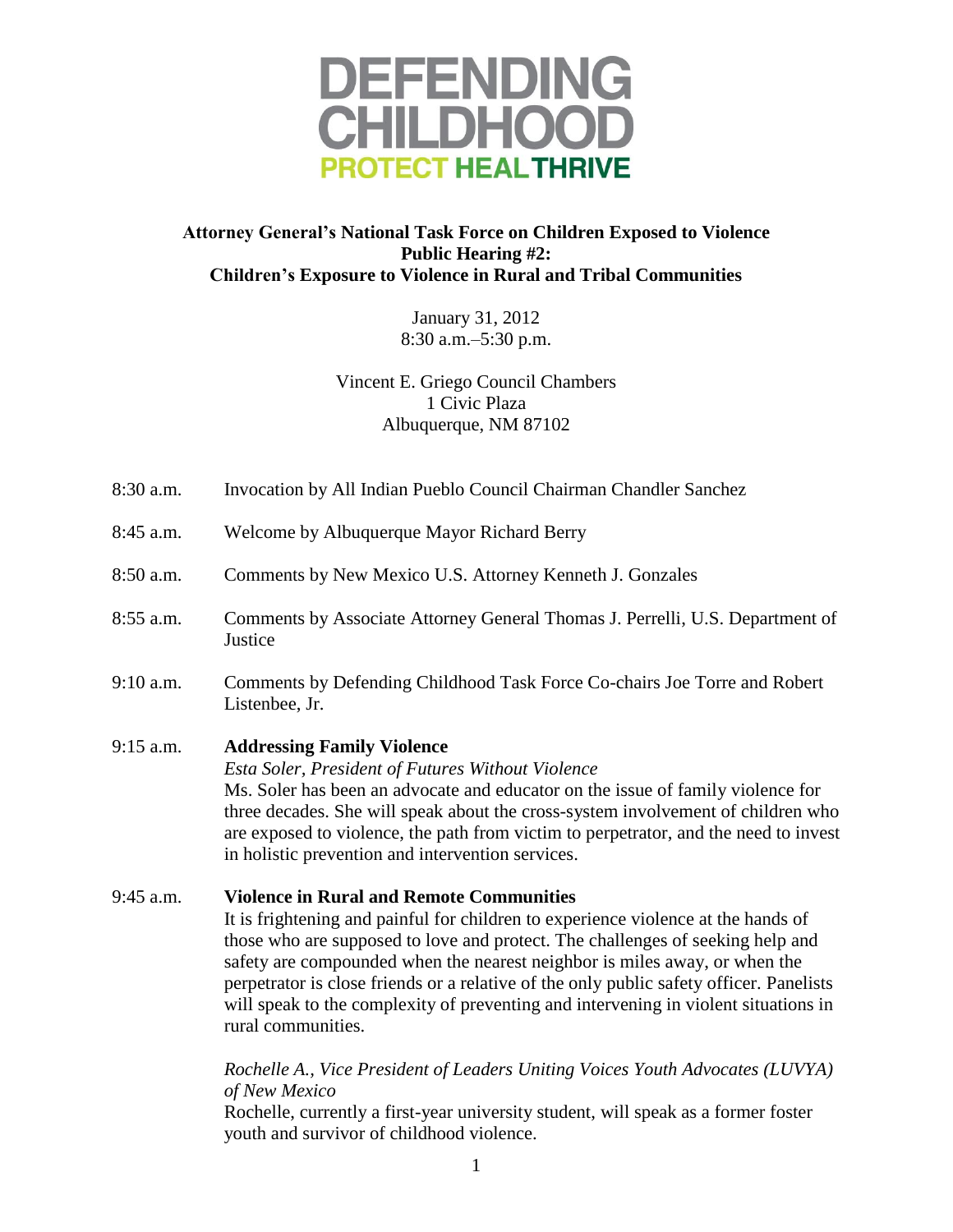### *Elsie Boudreau, LMSW, Alaska Native Justice Center*

Ms. Boudreau (Yup'ik Eskimo), a survivor of abuse, is a licensed master social worker from the village of St. Mary's, AK. In 2010 she established and began operating an Alaska Native Unit within Alaska CARES, a child advocacy center**.** 

## *Ivy Wright-Bryan, National Director of Native American Mentoring, Big Brothers Big Sisters of America*

Ms. Wright-Bryan (Paiute) has practiced tribal law for 15 years in tribal justice systems in northern Nevada. She was the first Paiute woman to be appointed tribal court judge by the Pyramid Lake Tribal Council and presided over the juvenile court on her reservation. Ms. Wright-Bryan drafted the Family Protection Ordinance, which gained approval by the tribal council and stands today as one of the most comprehensive and fortified laws protecting families against domestic violence.

10:45 a.m. Break

#### 11 a.m. **Life of a Teenager in Rural America**

Research indicates that youth in rural and tribal communities experience the same problems and similar levels of exposure to violence as their urban and suburban peers. However, rural youth more often encounter economic and physical barriers that prevent them from receiving adequate care and services necessary for healthy development. Panelists will examine some of the challenges specific to youth in rural and tribal communities.

## *Paul Smokowski, MSW, Ph.D., CP, Director of the North Carolina Academic Center for Excellence in Youth Violence Prevention (NC-ACE)*

In his role as director of NC-ACE, Dr. Smokowski oversees the nation's first rural youth violence prevention center, which serves Robeson County, one of the most ethnically diverse rural counties in the country. Dr. Smokowski is a professor at the University of North Carolina–Chapel Hill School of Social Work and directs the school's Latino Acculturation and Health Project. He co-authored *Becoming Bicultural: Risk, Resilience, and Latino Youth*.

*Carole Justice, Coordinator of the Indian Country Methamphetamine Program*  Ms. Justice (Northern Arapaho) has been involved in the development of service programs for children and youth as a social worker, educator, and prosecutor since 1972. In 1994, she became the tribal prosecutor for the Shoshone and Arapaho tribes. In this role, Ms. Justice guided and actively participated in the creation of a number of tribal programs in areas such as domestic violence and sexual assault, child and youth justice, and child mental health. Since 2005, Ms. Justice has coordinated the Indian Country Methamphetamine Initiative, which has resulted in the creation of a dozen culturally based programs, strategies, and services for addressing methamphetamine and other addictions.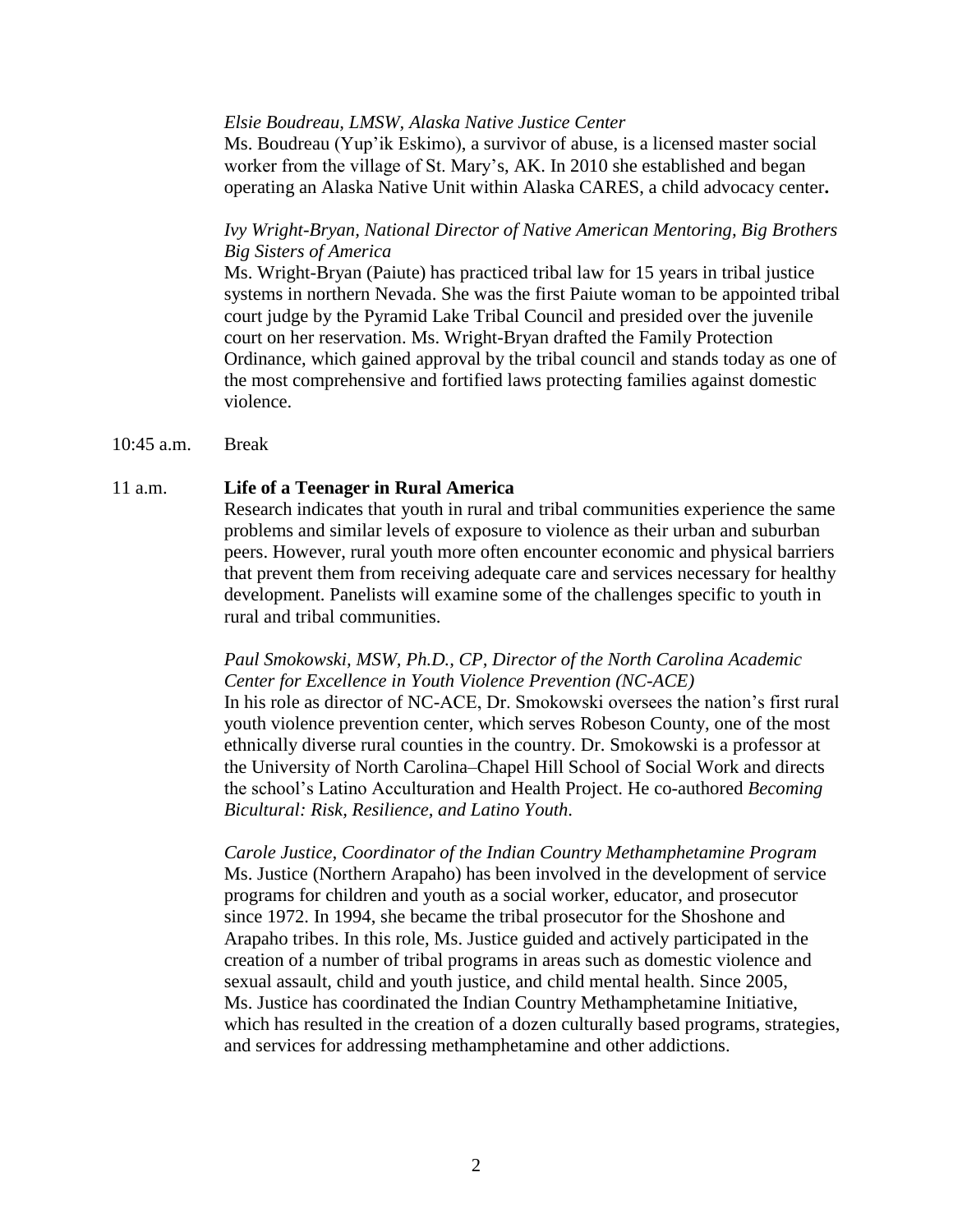#### *Nate Monson, Executive Director of Iowa Safe Schools*

Iowa Safe Schools, in partnership with the Iowa Civil Rights Commission, is a coalition of educators, civil rights and LGBT advocates, working to create safer schools and communities for LGBT youth through public awareness, education, and policy. Since joining Iowa Safe Schools in 2007, Mr. Monson has developed the only proven statewide training model for teachers, principals, parents, and youth-serving professionals regarding LGBT students.

Noon Lunch

#### 1:00 p.m. **System Responses to Rural and Tribal Violence**

System responses to rural and tribal violence are complicated by many factors. These include jurisdictional issues involving Native land; negotiations among tribal, state, and federal court systems for both criminal and family issues (Indian Child Welfare Act); distrust of federal or state services; and notable instances of systems failure, such as the placement of American Indian/Alaska Native children in foster care outside their tribe. Panelists will explore the challenges of service provision in rural and tribal communities with an emphasis on strategies to address them.

#### *Mato Standing High, Attorney General of Rosebud Sioux Tribe*

Before he became Attorney General for the Rosebud Sioux Tribe (RST) in 2007, Mr. Standing High (Rosebud Sioux) worked as in-house counsel for the RST, taught at Black Hills State University in Spearfish, SD, and worked in private practice in Denver, CO. He is currently a member of the South Dakota and Colorado state bars and is admitted to practice in the Federal District for Colorado as well as the Sicangu Oyate Bar Association for the Rosebud Sioux Tribal Courts.

## *Janell Regimbal, Senior Vice President, Children and Family Lutheran Social Services of North Dakota*

Ms. Regimbal, a licensed professional clinical counselor with Lutheran Social Services of North Dakota, has administered a variety of community-based services for at-risk youth and their families for the past 24 years. She has designed, implemented, and maintained a variety of services including Tracking, a supervision and mentoring program; Attendant Care, an alternative to jailing for juveniles; Offender Accountability Conferencing, a means of restorative justice; and Homebuilders, an intensive, in-home family therapy model.

#### *Annie Pelletier Kerrick, Idaho Teen Dating Violence Awareness & Prevention Project*

Ms. Kerrick is an attorney at the Idaho Coalition Against Sexual & Domestic Violence. During her 4 years at the Coalition, she has served as a program manager for the Idaho Legal Assistance for Victims Project, the Center for Healthy Teen Relationships, and Start Strong Idaho. As program manager for the Center for Healthy Teen Relationships and Start Strong Idaho, Ms. Kerrick provided technical assistance and support for domestic violence, dating violence, and sexual assault prevention and response programs for adolescents.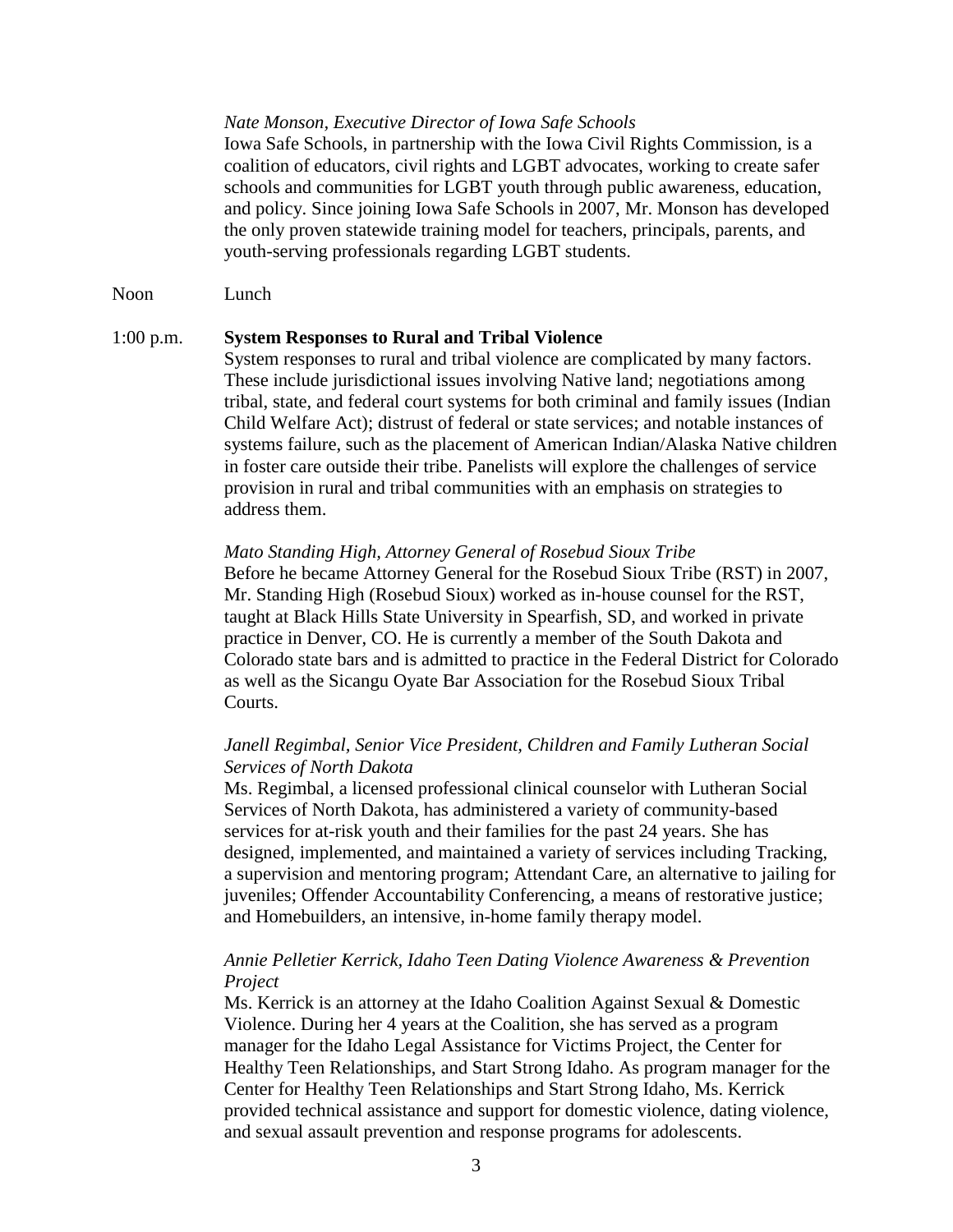#### 2 p.m. Break

# 2:10 p.m. **Combating Childhood Exposure to Violence: Utilizing the Strengths of Native Communities**

Each Native American community and tribe has an individual story to tell about the violence it experiences. Each community also has unique needs and strengths. Historically, state and federal governments' attempts to help were made with little or no regard to Native traditions, preferences, or sovereignty. Panelists will provide information on Native community practices and strategies on how to heal.

# *Dolores Subia BigFoot, Ph.D., Director, Indian Country Child Trauma Center and Project Making Medicine, University of Oklahoma Health Sciences Center (OUHSC)*

Dr. BigFoot (Caddo Nation of Oklahoma) is an associate professor in the Department of Pediatrics, OUHSC. She directs Project Making Medicine, a national training program for mental health providers in the treatment of child physical and sexual abuse, and the Indian Country Child Trauma Center, which is part of the National Child Traumatic Stress Network. Dr. BigFoot is a counseling psychologist and provides consultation, training, and technical assistance to tribal, state, and federal agencies and mental health and family service agencies. She has written several publications on the effect of trauma on children and cultural interventions specifically designed for families in Indian country.

#### *Lyle Claw, President, Changing Lives Around the World (CLAW) Inc.*

Brothers Lyle and LaMonica Claw (Diné [Navajo]) formed CLAW Inc. to combat substance abuse, suicide, and other problems affecting youth and young adults. The Claw brothers grew up on the Navajo Reservation in Window Rock, AZ. Both have seen the effects of substance abuse and had their own struggles with substance abuse, but have broken free from addiction.

# *Coloradas Mangas, Youth Board Member for the Center for Native American Youth*

Mr. Mangas (Mescalero Apache Tribe) became involved in suicide prevention efforts and Native youth advocacy after he was personally affected by a tragic cluster of suicides on his reservation. Mr. Mangas testified before the U.S. Senate Committee on Indian Affairs in March 2011. From this initial involvement, he has been elected as an executive member of the National Action Alliance for Suicide Prevention, which is a public-private partnership to advance the National Strategy for Suicide Prevention.

## *Maria Brock*, *LISW, Tribal Home Visiting Project Director, Native American Professional Parent Resources, Inc.*

Ms. Brock (Laguna and Santa Clara Pueblos/German/Czech) is the Director of the Tribal Home Visiting Program at Native American Professional Parent Resources, Inc., in Albuquerque, where she promotes best practice prevention efforts for Native American parents of children up to age 5. Ms. Brock worked as a child and family therapist for more than 10 years. Her direct practice focused on issues of recovery, resiliency, and early childhood mental health. Ms. Brock is also a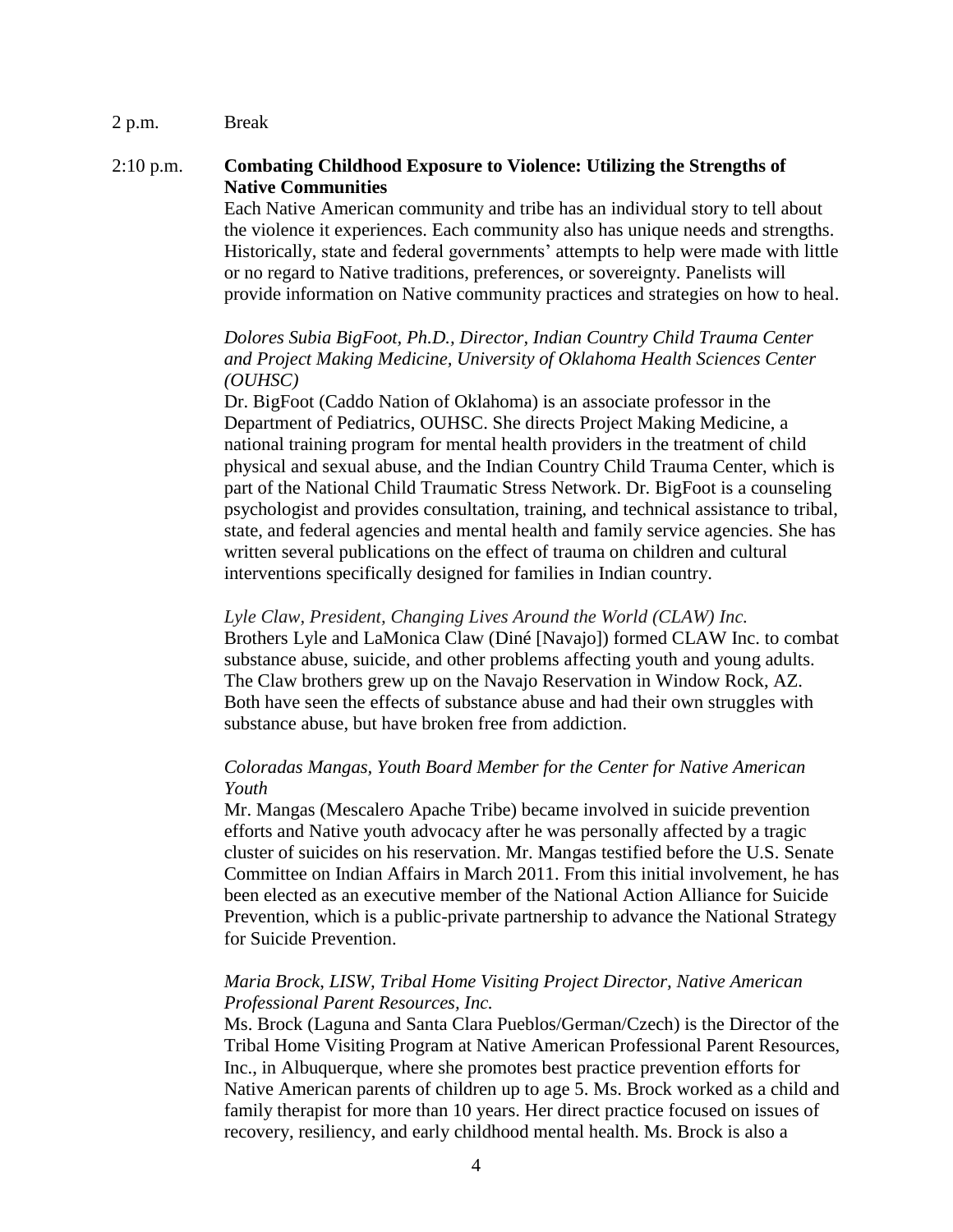founding contributor to the Native American Community Academy, a charter school in Albuquerque for middle and high school students.

- 3:15 p.m. **Increasing Tribal Capacity to Prevent and Address Trauma and Violence Experienced by American Indian/Alaska Native Children** *Gil Vigil, National Indian Child Welfare Association (NICWA) Board Member and Tribal/Governmental Liaison for the Santa Fe Indian School* Mr. Vigil is a former Governor of the Tesuque Pueblo as well as a former Vice-Chairman of the All Indian Pueblo Council. He specializes in tribal and intergovernmental relations (tribal/state/federal) and Indian child welfare. Currently, Mr. Vigil serves in an administrative role as the Tribal/Governmental Liaison for the Santa Fe Indian School in New Mexico. He is a member of the National Congress of American Indians (NCAI), and has been a NICWA board member since 1997.
- 3:45 p.m. Break
- 4 p.m. Testimony From Members of the Public
- 5 p.m. Closing Remarks From Task Force Co-Chairs